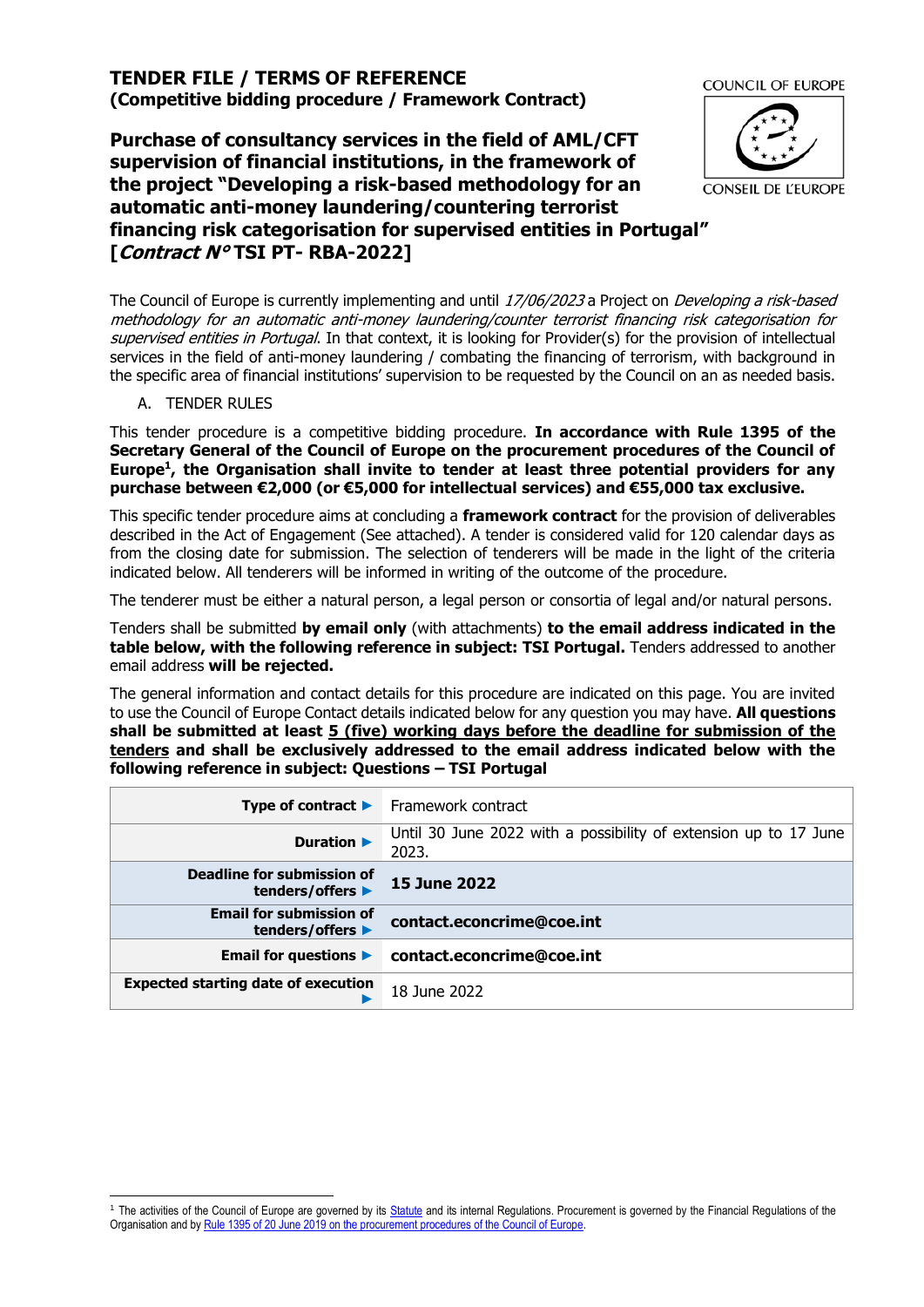#### B. EXPECTED DELIVERABLES

#### **Background of the Project**

The Project "Developing a risk-based methodology for an automatic anti-money laundering/counter terrorist financing risk categorisation for supervised entities in Portugal" is part of the 2021 Council of Europe / European Union joint Technical Support Instrument (TSI) Programme that provides tailor-made technical expertise to EU Member States to design and implement reforms. The aim of the project is to support Portugal in their efforts to strengthen institutional and administrative capacity, including at regional and local levels, to facilitate socially inclusive, green and digital transitions, to effectively address the challenges identified in the country-specific recommendations and to implement Union law. More specifically, the project will assist the Bank of Portugal (BdP) with strengthening its risk-based supervision (RBS) and its consequent supervisory approach to the supervised sector.

The Council of Europe is looking for a maximum 4 (four) Providers (provided enough tenders meet the criteria indicated below) in order to support the implementation of the project with a particular and practical expertise in the area of risk-based AML/CFT supervision of financial institutions.

This Contract is currently estimated to cover project activities to be implemented until 17 June 2023. This estimate is for information only and shall not constitute any sort of contractual commitment on the part of the Council of Europe.

For information purposes only, the total budget of the project consultancy services amount to 70,000 Euros and the total amount of the object of present tender **shall not exceed 55,000 Euros VAT exclusive** for the whole duration of the Framework Contract. This information does not constitute any sort of contractual commitment or obligation on the part of the Council of Europe.

## **Scope of the Framework Contract**

Throughout the duration of the Framework Contract, pre-selected Providers may be asked to:

- 1) Draft analytical reports in the area of AML/CFT risk-based supervision of financial institutions, such as: data mapping and data availability, sectoral risk assessments, needs and gap analysis, institutional reviews, effectiveness reviews, inclusive of desk work and participation in online and onsite assessment visits, where required;
- 2) Develop supervisory tools for financial AML/CFT supervisory authorities;
- 3) Prepare training materials for representatives of AML/CFT financial supervisory authorities;
- 4) Conduct training activities and workshops for representatives of AML/CFT financial supervisory authorities;
- 5) Participate and contribute to related events of the project (conferences, workshops, seminars, roundtable discussions, high level meetings, on-site assessments etc.).

The above list is not considered exhaustive. The Council reserves the right to request deliverables not explicitly mentioned in the above list of expected services, but related to the same or related field of expertise object of the present Framework Contract.

In terms of **quality requirements**, the pre-selected Service Providers must ensure, inter alia, that:

- The services are provided to the highest professional/academic standard;
- Any specific instructions given by the Council whenever this is the case are followed.

In addition to the orders requested on an as needed basis, the Provider shall keep regular communication with the Council to ensure continuing exchange of information relevant to the project implementation. This involves, among others, to inform the Council as soon as it becomes aware, during the execution of the Contract, of any initiatives and/or adopted laws and regulations, policies, strategies or action plans or any other development related to the object of the Contract (see more on general obligations of the Provider in Article 3.1.2 of the Legal Conditions in the Act of Engagement).

Unless otherwise agreed with the Council, written documents produced by the Provider shall be in English (see more on requirements for written documents in Articles 3.2.2 and 3.2.3 of the Legal Conditions in the Act of Engagement).]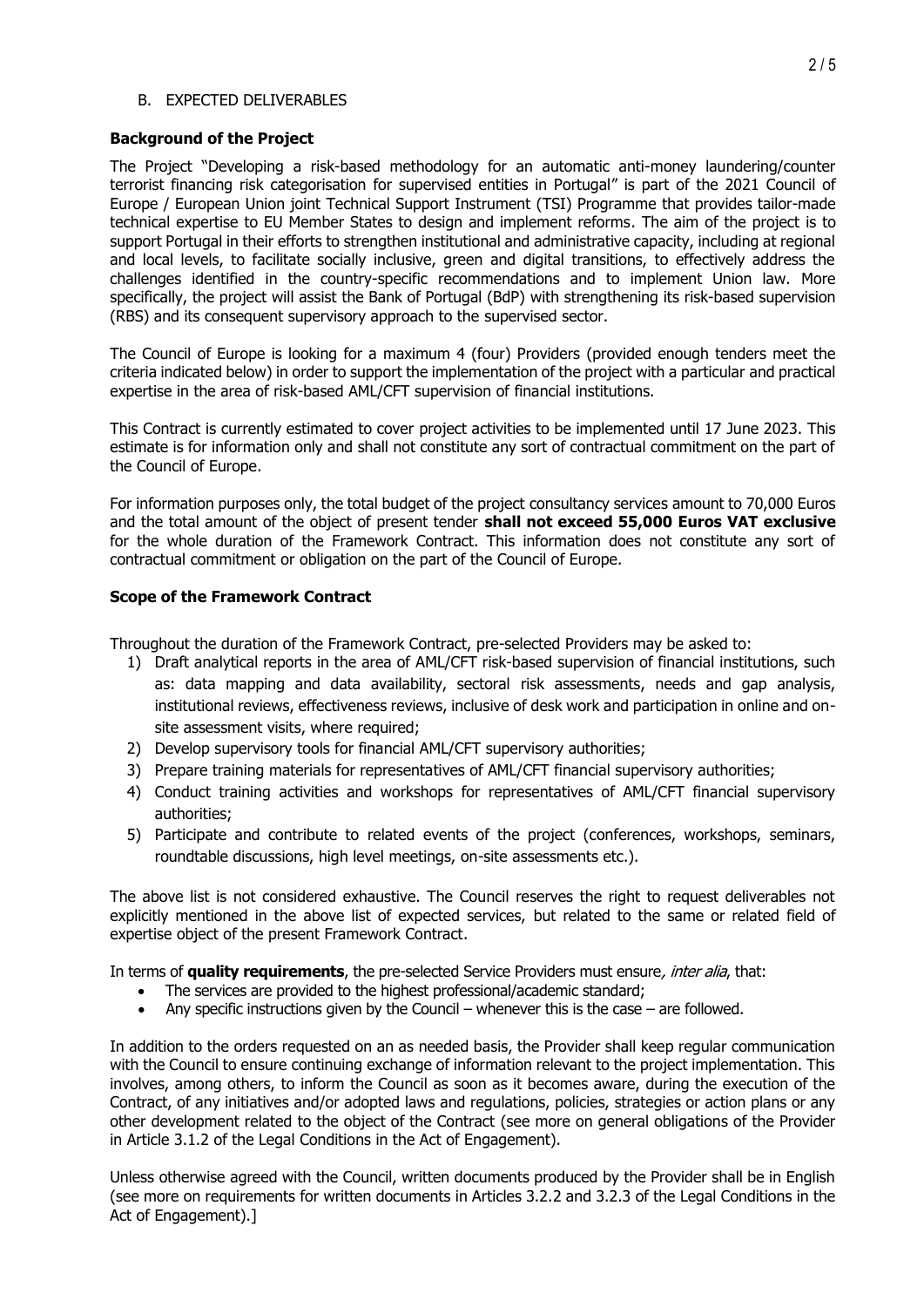# C. FEES

Tenderers are invited to indicate their fees, by completing and sending the table of fees, as attached in Section A to the Act of Engagement. These fees are final and not subject to review. Tenders proposing fees above the exclusion level indicated in the Table of fees will be **entirely and automatically** excluded from the tender procedure.

The Council will indicate on each Order Form (see Section [D](#page-2-0) below) the global fee corresponding to each deliverable, calculated on the basis of the unit fees, as agreed by this Contract.

D. HOW WILL THIS FRAMEWORK CONTRACT WORK? (ORDERING PROCEDURE)

<span id="page-2-0"></span>Once the selection procedure is completed, you will be informed accordingly. Deliverables will then be delivered on the basis of Order Forms submitted by the Council to the selected Provider (s), by post or electronically, on **an as needed basis** (there is therefore no obligation to order on the part of the Council).

# **Pooling**

For each Order, the Council will choose from the pool of pre-selected tenderers the Provider who demonstrably offers best value for money for its requirement when assessed – for the Order concerned – against the criteria of:

- quality (including as appropriate: capability, expertise, past performance, availability of resources and proposed methods of undertaking the work);
- availability (including, without limitation, capacity to meet required deadlines and, where relevant, geographical location); and
- price.

Each time an Order Form is sent, the selected Provider undertakes to take all the necessary measures to send it **signed** to the Council within 2 (two) working days after its reception. If a Provider is unable to take an Order or if no reply is given on his behalf within that deadline, the Council may call on another Provider using the same criteria, and so on until a suitable Provider is contracted.

Only those Providers whose score, following the assessment of the Award Criteria (see Section E below), is equivalent to or higher than 3.00 (within a scoring system from 0 to 5) will be selected.

# **Providers subject to VAT**

The Provider, **if subject to VAT**, shall also send, together with each signed Form, a quote<sup>2</sup> (Pro Forma invoice) in line with the indications specified on each Order Form, and including:

- the Service Provider's name and address;
- its VAT number;
- the full list of services;
- the fee per type of deliverables (in the currency indicated on the Act of Engagement, tax exclusive);
- the total amount per type of deliverables (in the currency indicated on the Act of Engagement, tax exclusive);
- the total amount (in the currency indicated on the Act of Engagement), tax exclusive, the applicable VAT rate, the amount of VAT and the amount VAT inclusive .

## **Signature of orders**

An Order Form is considered to be legally binding when the Order, signed by the Provider, is approved by the Council, by displaying a Council's Purchase Order number on the Order, as well as by signing and stamping the Order concerned. Copy of each approved Order Form shall be sent to the Provider, to the extent possible on the day of its signature.

# E. ASSESSMENT

Exclusion criteria and absence of conflict of interests (by signing the Act of Engagement, you declare on your honour not being in any of the below situations)**<sup>3</sup>**

<sup>&</sup>lt;sup>2</sup> It must strictly respect the fees indicated in the Act of Engagement. In case of non-compliance with these fees, the Council of Europe reserves the right to terminate the Contract with the Provider, in all or in part.

<sup>&</sup>lt;sup>3</sup> The Council of Europe reserves the right to ask tenderers, at a later stage, to supply the following supporting documents:

<sup>-</sup> An extract from the record of convictions or failing that an equivalent document issued by the competent judicial or administrative authority of the country of incorporation, indicating that the first three and sixth above listed exclusion criteria are met;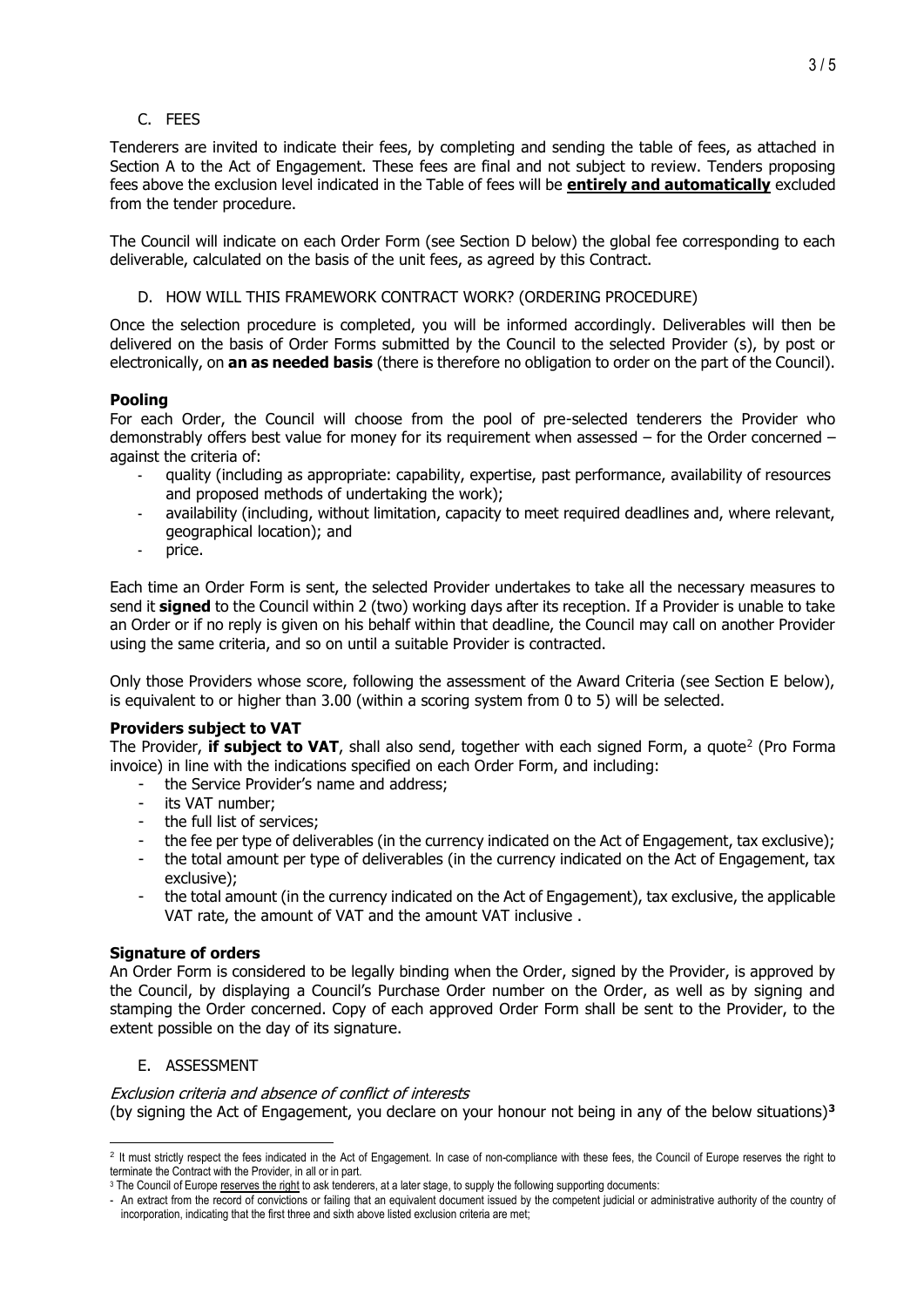Tenderers shall be excluded from participating in the tender procedure if they:

- have been sentenced by final judgment on one or more of the following charges: participation in a criminal organisation, corruption, fraud, money laundering, terrorist financing, terrorist offences or offences linked to terrorist activities, child labour or trafficking in human beings;
- are in a situation of bankruptcy, liquidation, termination of activity, insolvency or arrangement with creditors or any like situation arising from a procedure of the same kind, or are subject to a procedure of the same kind;
- have received a judgment with res judicata force, finding an offence that affects their professional integrity or serious professional misconduct;
- do not comply with their obligations as regards payment of social security contributions, taxes and dues, according to the statutory provisions of their country of incorporation, establishment or residence;
- are an entity created to circumvent tax, social or other legal obligations (empty shell company), have ever created or are in the process of creation of such an entity;
- have been involved in mismanagement of the Council of Europe funds or public funds;
- are or appear to be in a situation of conflict of interest;
- are or if their owner(s) or executive officer(s), in the case of legal persons, are included in the lists of persons or entities subject to restrictive measures applied by the European Union (available at [www.sanctionsmap.eu\)](http://www.sanctionsmap.eu/).

# Eligibility criteria

# For legal persons:

- University graduation in law, economics or finance, or in a related field of the persons allocated to the execution of the contract or a qualification equivalent to a master's degree in the related field. Exceptionally, the degree or qualification requirement may be waived if the candidate has equivalent professional experience of five years.
- At least seven years of relevant professional experience of the persons allocated to the execution of the contract at international and/or national levels in areas of work related to anti-money laundering/countering financing of terrorism out of which two years of experience in the AML/CFT supervision of financial institutions or three years of experience in the AML/CFT conformity of financial sector.
- Fluency in English of the persons allocated to the execution of the contract.

## For natural persons:

- An university graduation in law, economics or finance, or in a related field or a qualification equivalent to a master's degree in the related field. Exceptionally, the degree or qualification requirement may be waived if the candidate has equivalent professional experience of five years.
- At least seven years of professional experience at international level and/or national level in areas of work related to anti-money laundering/countering financing of terrorism out of which two years in the AML/CFT supervision of financial institutions or three years of experience in the AML/CFT conformity of financial sector.
- Fluency English.

## Award criteria

## For legal persons:

- Quality of the offer (80%), including:
	- Length of relevant AML/CFT professional experience of the persons allocated to the execution of the contract;
	- Demonstrated professional experience or technical expertise of the persons allocated to the execution of the contract in risk-based AML/CFT supervision of financial institutions;

<sup>-</sup> A certificate issued by the competent authority of the country of incorporation indicating that the fourth criterion is met;

<sup>-</sup> For legal persons, an extract from the companies register or other official document proving ownership and control of the Tenderer;

<sup>-</sup> For natural persons (including owners and executive officers of legal persons), a scanned copy of a valid photographic proof of identity (e.g. passport).